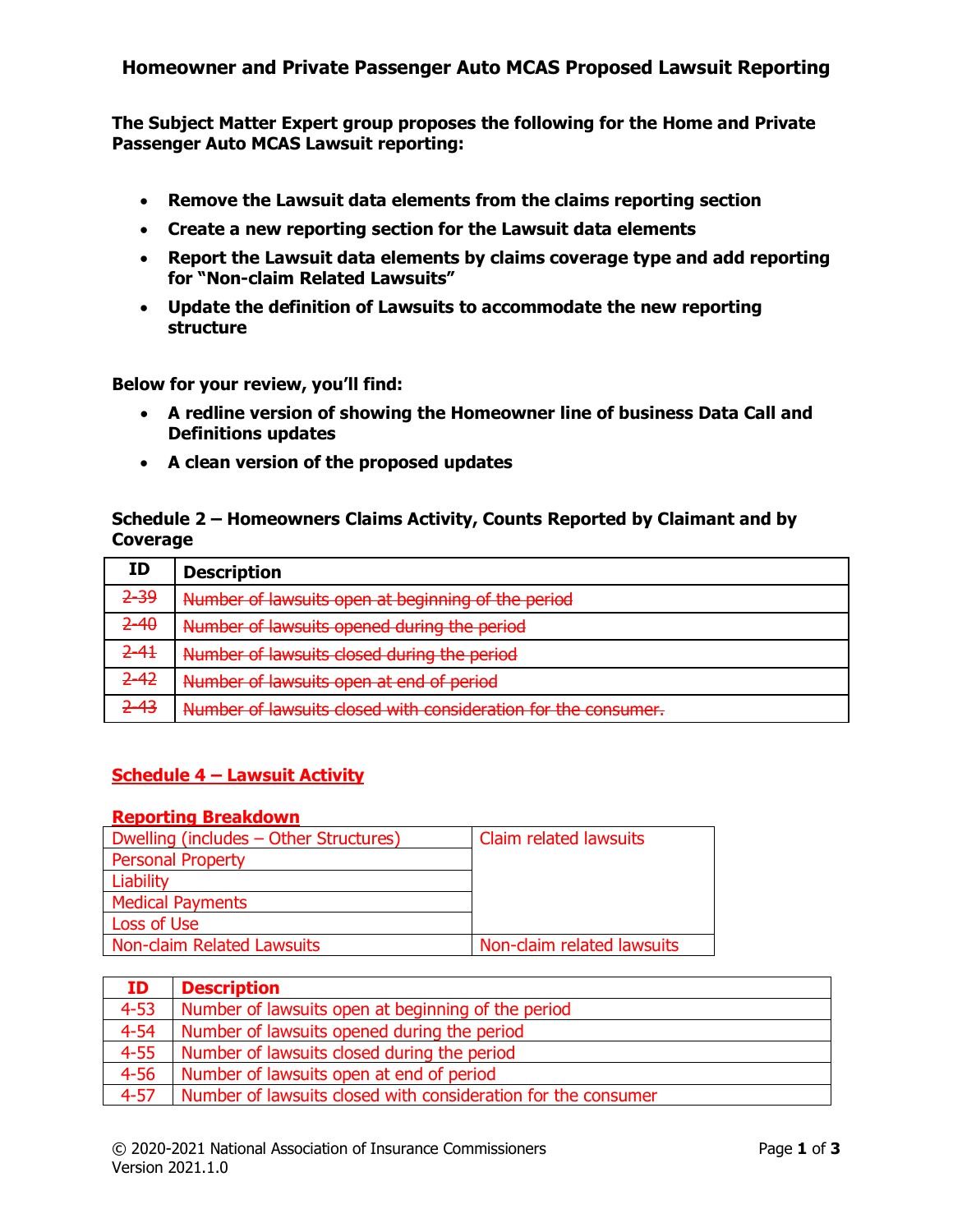## **Definitions:**

In determining what business to report for a particular state, unless otherwise indicated in these instructions, all companies should follow the same methodology/definitions used to file the Financial Annual Statement (FAS) and its corresponding state pages. Exclude lender-placed or creditor-placed policies.

**Lawsuit** – A court proceeding to recover a right to a claim, including lawsuits for arbitration cases. An action brought in a court of law in which one party, the plaintiff, claims to have incurred a loss as a result of the action of another party, the defendant.

Exclude:

- Subrogation claims where lawsuit is filed by the company against the tortfeasor.
- Non-lawsuit legal activity or litigation filed by an insurer, including, but not limited to: request to compel an independent medical examination, an examination under oath, and declaratory judgment actions filed by an insurer.
- Arbitrations, mediation, appraisal, or any other form of dispute resolution not brought in a court of law.

For purposes of reporting lawsuit for Homeowner / Private Passenger Auto products:

- Include only lawsuits brought by an applicant for insurance, a policyholder or claimant as a plaintiff against the reporting insurer or its agent as a defendant.
- Include all lawsuits, whether or not a hearing or proceeding before the court occurred.
- If one lawsuit seeks damages under two or more policies, count the number of policies involved as the number of lawsuits. For example, if one lawsuit seeks damages under three policies, count the action as three lawsuits.
- With the exception of class action lawsuits, report a lawsuit with two or more complainants as one lawsuit.
- With the exception of class action lawsuits, report a lawsuit in the jurisdiction in which the policy was issued.
- Report claim related lawsuits broken out by coverage as outlined in the schedule.
- Report non-claim related lawsuits in aggregate as outlined in the schedule.

Calculation Clarification:

•

- Lawsuits should be reported on the same basis as claims. One lawsuit should be reported for each / claimant / coverage combination, regardless of the number of actual suits filed.
- One lawsuit with two claimants would be reported as two lawsuits as any awards/payments made would be made to the claimants individually.
- One lawsuit filed seeking damages for multiple coverages should be reported as one lawsuit for each applicable coverage.
- Lawsuits should be reported in the state in which the claim was reported on this statement.

Treatment of class action lawsuitsClass Action Lawsuits:

• Report the opening and closing of a class action lawsuit once in each state in which a potential class member resides.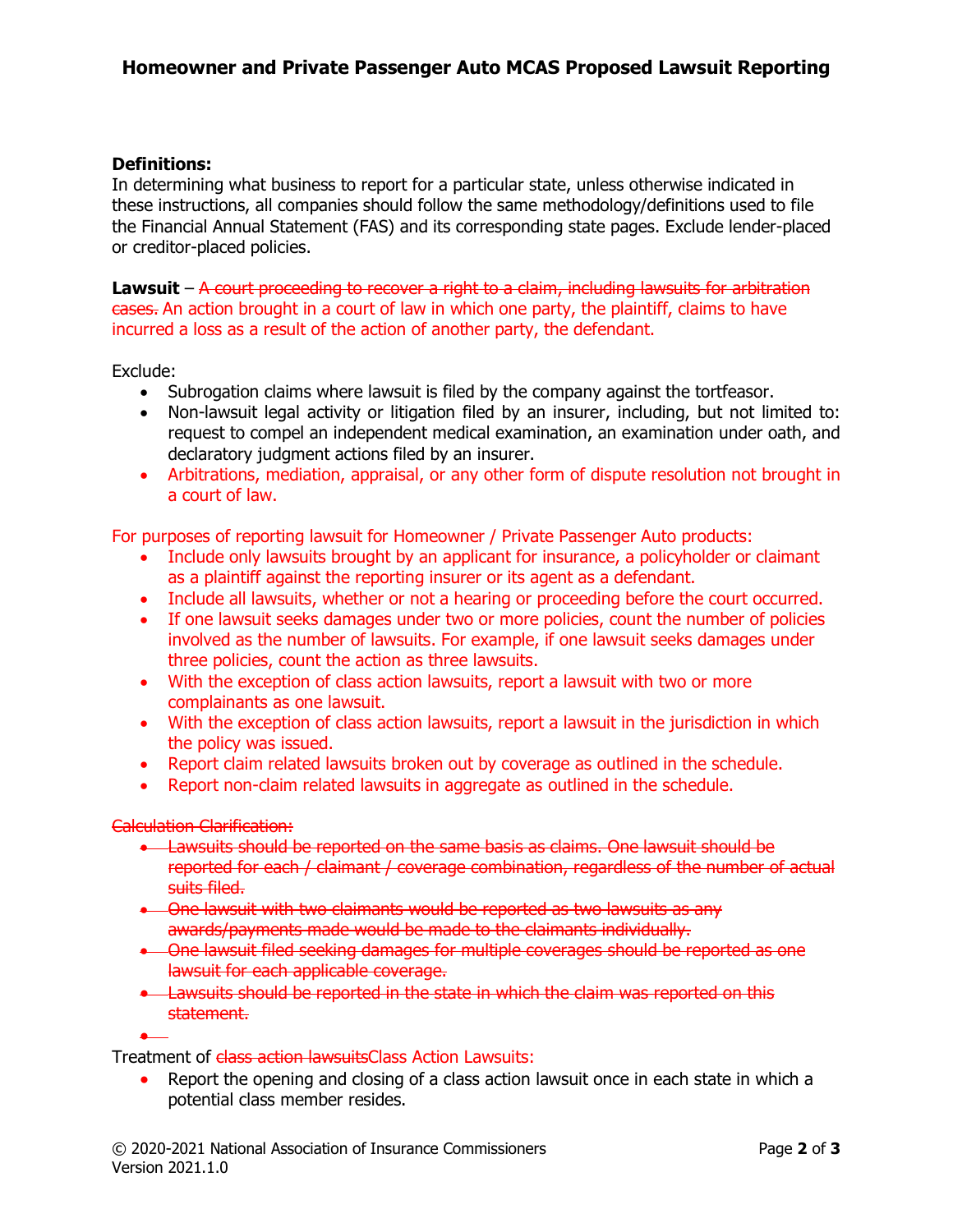# **Homeowner and Private Passenger Auto MCAS Proposed Lawsuit Reporting**

• Include an explanatory note with your submission state the number of class action lawsuits included in the data and the general cause of the action.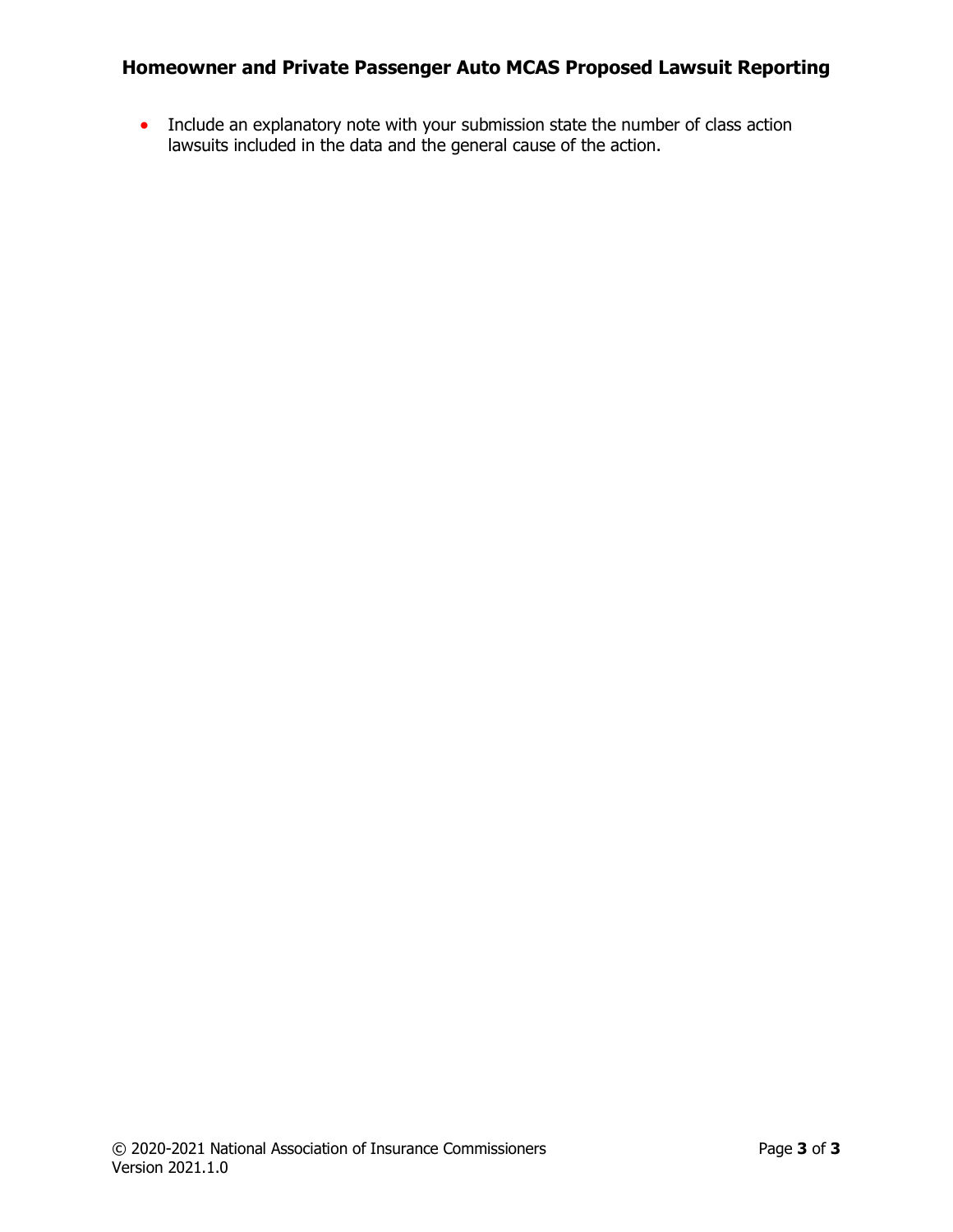# **Property & Casualty Market Conduct Annual Statement Homeowner Data Call & Definitions (Draft: 11/10/2021)**

### **Schedule 4 – Lawsuit Activity**

#### **Reporting Breakdown**

| Dwelling (includes – Other Structures) | Claim related lawsuits     |
|----------------------------------------|----------------------------|
| <b>Personal Property</b>               |                            |
| Liability                              |                            |
| <b>Medical Payments</b>                |                            |
| Loss of Use                            |                            |
| Non-claim Related Lawsuits             | Non-claim related lawsuits |

| ID       | <b>Description</b>                                            |
|----------|---------------------------------------------------------------|
| $4 - 53$ | Number of lawsuits open at beginning of the period            |
| $4 - 54$ | Number of lawsuits opened during the period                   |
| $4 - 55$ | Number of lawsuits closed during the period                   |
| $4 - 56$ | Number of lawsuits open at end of period                      |
| $4 - 57$ | Number of lawsuits closed with consideration for the consumer |

### **Definitions:**

In determining what business to report for a particular state, unless otherwise indicated in these instructions, all companies should follow the same methodology/definitions used to file the Financial Annual Statement (FAS) and its corresponding state pages. Exclude lender-placed or creditor-placed policies.

**Lawsuit** – An action brought in a court of law in which one party, the plaintiff, claims to have incurred a loss as a result of the action of another party, the defendant.

Exclude:

- Subrogation claims where lawsuit is filed by the company against the tortfeasor.
- Non-lawsuit legal activity or litigation filed by an insurer, including, but not limited to: request to compel an independent medical examination, an examination under oath, and declaratory judgment actions filed by an insurer.
- Arbitrations, mediation, appraisal, or any other form of dispute resolution not brought in a court of law.

For purposes of reporting lawsuit for Homeowner / Private Passenger Auto products:

- Include only lawsuits brought by an applicant for insurance, a policyholder or claimant as a plaintiff against the reporting insurer or its agent as a defendant.
- Include all lawsuits, whether or not a hearing or proceeding before the court occurred.
- If one lawsuit seeks damages under two or more policies, count the number of policies involved as the number of lawsuits. For example, if one lawsuit seeks damages under three policies, count the action as three lawsuits.